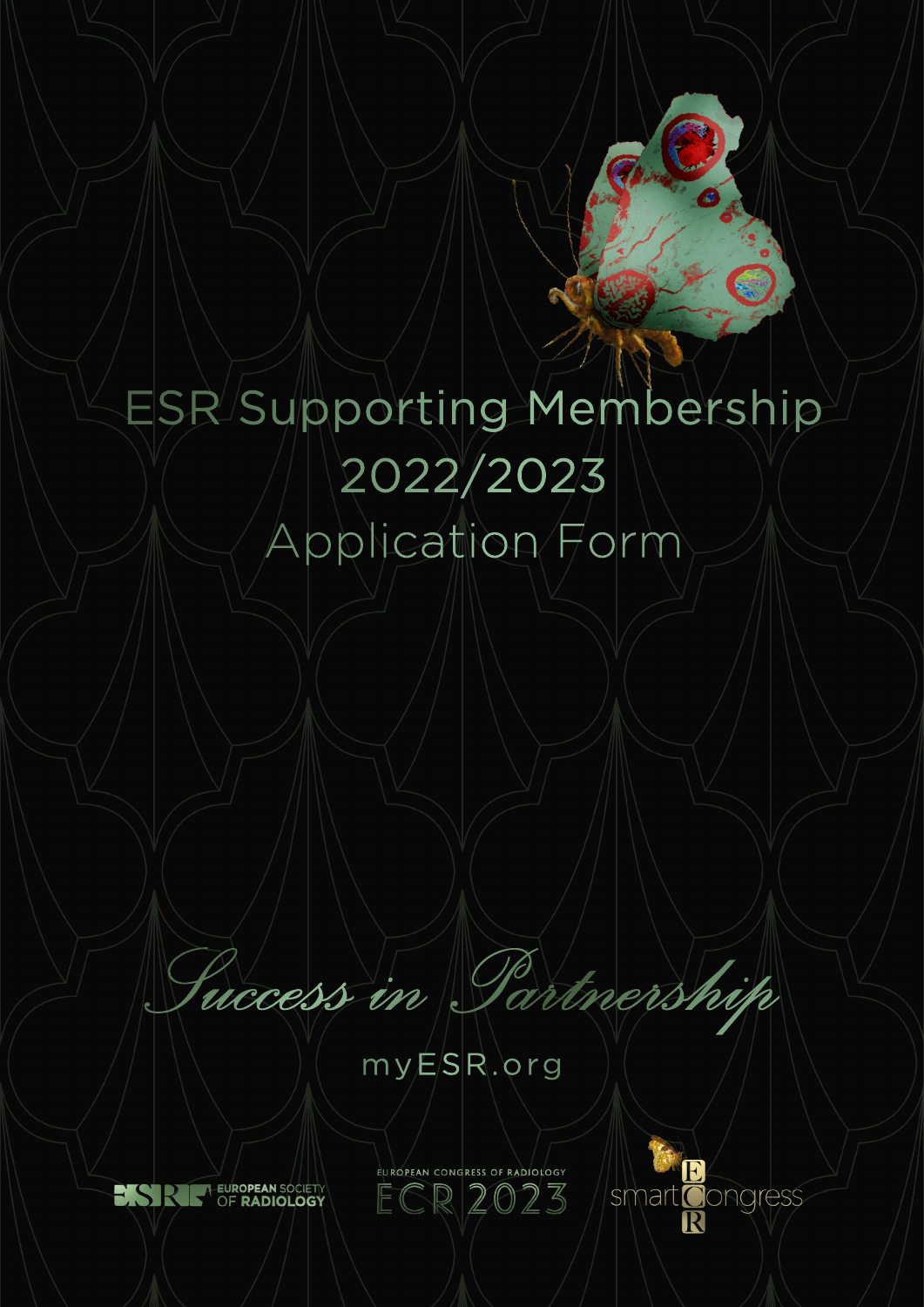# F' Platinum Membership

# **Strategic planning meetings & ESR General Assembly**

## • **Quarterly strategic planning meetings with ESR**

- ESR to present updates on upcoming activities
- Brainstorming on strategic planning for ECR
- **Participation in the ESR General Assembly (without voting rights)**

# Exhibition floor space booking for on-site technical exhibition

# • **Reduced rental fee for exhibition space**

Platinum member early fee:  $\epsilon$  560/m<sup>2</sup> instead of the non-member fee of  $\epsilon$  660/m<sup>2</sup> Platinum member late fee:  $\epsilon$  580/m<sup>2</sup> instead of the non-member fee of  $\epsilon$  680/m<sup>2</sup> In order to benefit from these reduced Industry Partnership rates, the Platinum membership fee must be paid in full **by May 31, 2022.**

# • **Prime booth location**

- Booth allocation will depend on the following criteria
- membership to be paid within the indicated deadline
- first installment for exhibition space to be paid within the indicated deadline
- overall involvement of Supporting Member with ESR/ECR

# **Extraordinary on-site space**

- **Opportunity to book exhibition/workshop/educational/networking area/s at main building of Austria Centre Vienna, ACV (subject to availability)**
	- Exclusive or joint usage with ECR of session room/s (set-up: mainly for on-site attendance)
	- Exclusive or joint usage with ECR of studio (set-up: mainly for online attendance)

Cost offer to be provided upon definition of required space. Package deal possible (e.g. inclusion of branding, advertisement activities and similar)

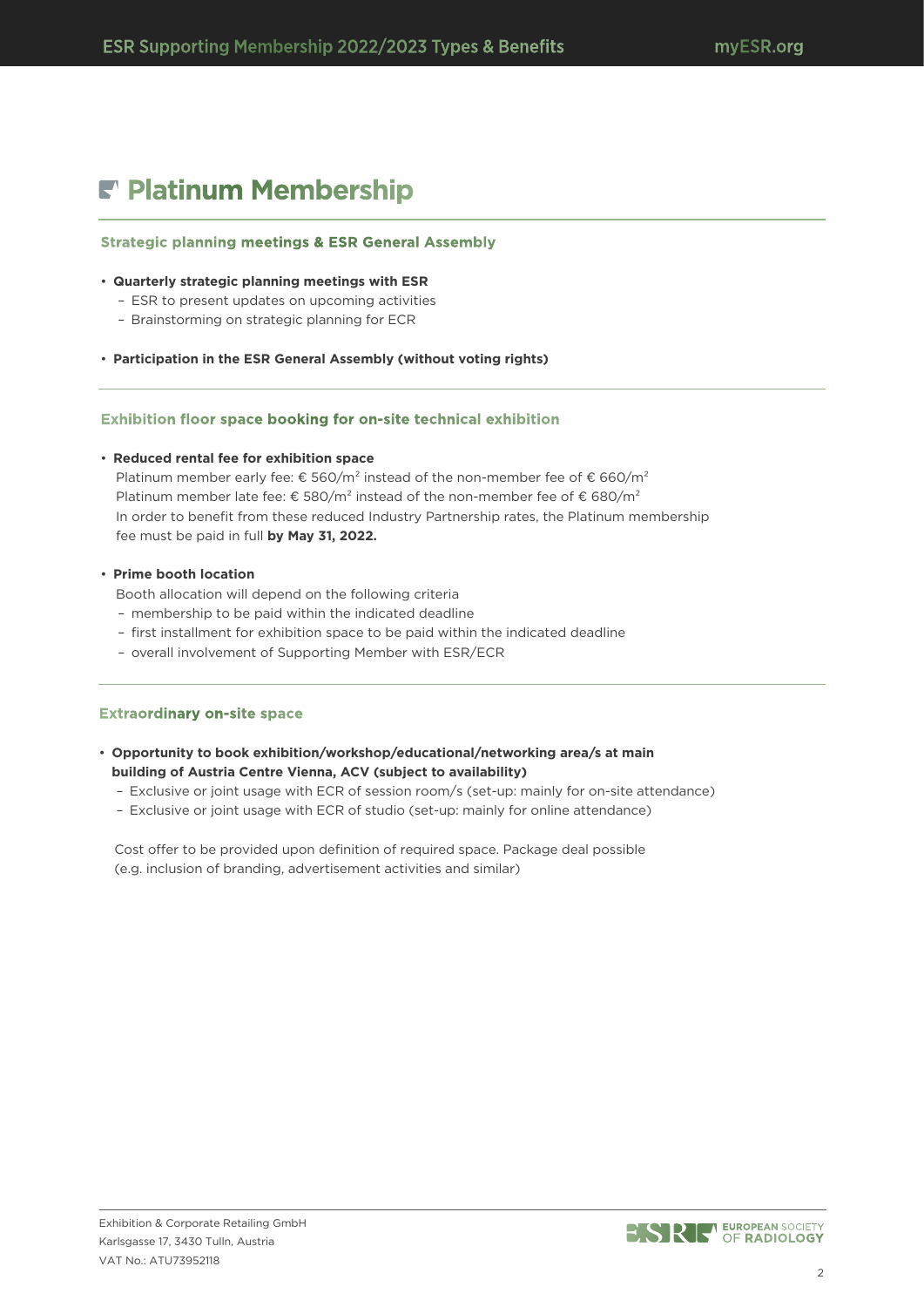### **Promotion**

• **1 flying carpet advertisement** on any subpage of myESR.org (subject to availability) Duration of publication: 1 month

Available months: August 2022 - January 2023

- **Banner or logo placement** on myESR.org (Congress Industry section)
- **20% discount on your Promotion Tool Order for the ECR 2023 including payment until December 5, 2022**

After this deadline until ECR 2023 – 10% discount on your Promotion Tool Order.

*(Please note that discounts are only granted on catalogue prices for the ECR 2023 promotion tools, not on ESR promotion activities throughout the year or special offers)*

### **Access to ESR members and ECR pre-registrants**

### • **List of pre-registered delegates and speakers at ECR 2023** Please note that only the addresses of ECR 2023 delegates and speakers who have agreed to share their data for marketing purposes can be provided.

• **List of all active ESR members 2022**

Please note that only the addresses of members who have agreed to share their data for marketing purposes can be provided.

Annual fee: € 63,000

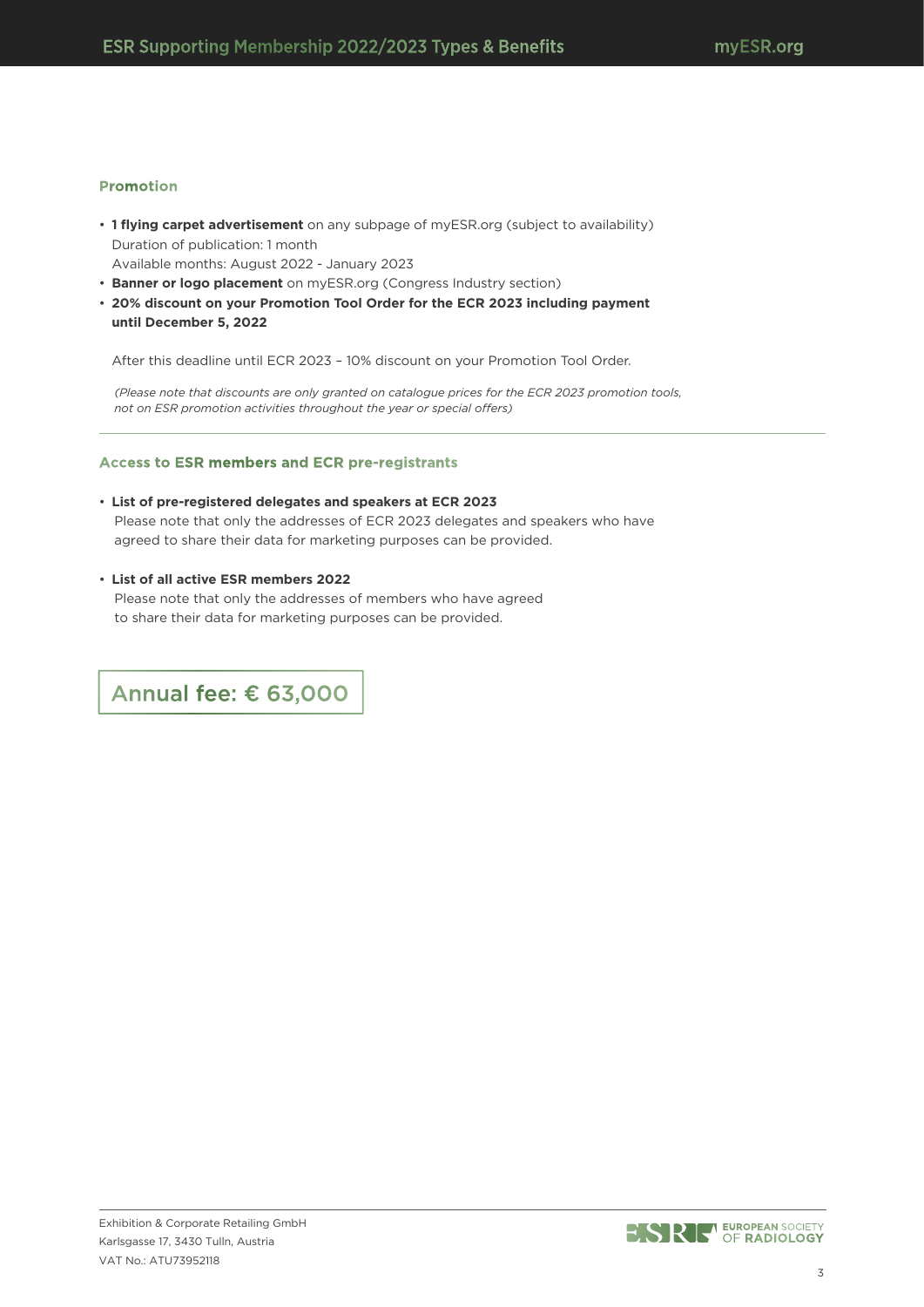# F Gold Membership

### **ESR General Assembly**

• **Participation in the ESR General Assembly (without voting rights)**

### **Promotion**

- **1 advert banner** in ESR Mailing from April 2022 December 2022
- **Banner or logo placement** on myESR.org (Congress Industry section)
- **15% discount on your Promotion Tool Order for the ECR 2023 including payment until December 5, 2022**

*(Please note that discounts are only granted on catalogue prices for the ECR 2023 promotion tools, not on ESR promotion activities throughout the year or special offers)*

### **E-blast to ECR pre-registrants**

• **50% discount on e-blasts to pre-registered delegates and speakers at ECR 2023** Please note that e-blasts will only be sent to delegates and speakers who have agreed on being contacted for marketing purposes.

Annual fee: € 32,000

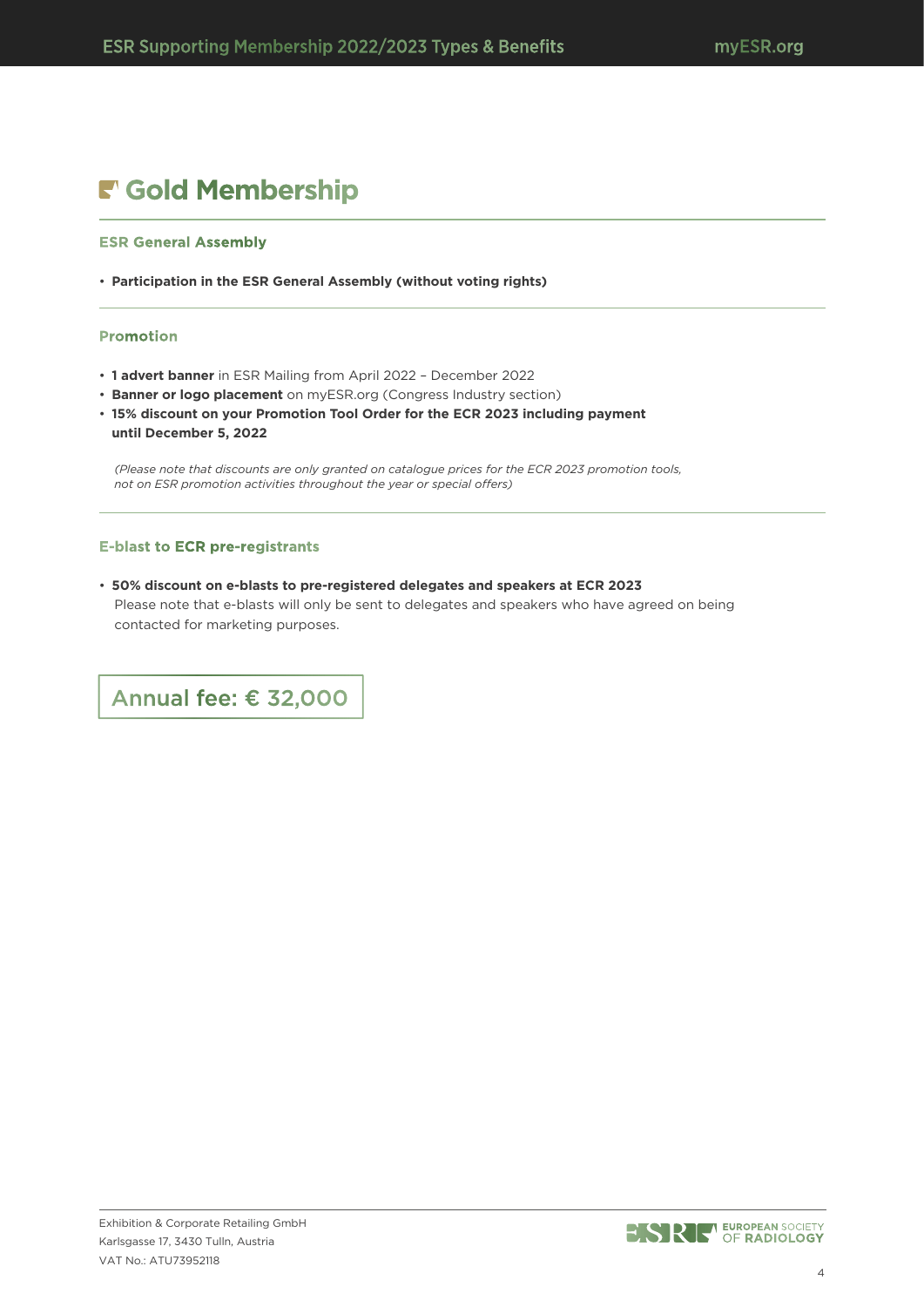# Silver Membership

### **ESR General Assembly**

• **Participation in the ESR General Assembly (without voting rights)**

### **Promotion**

- **Banner or logo placement** on myESR.org (Congress Industry section)
- **10% discount on your Promotion Tool Order for the ECR 2023 including payment until December 5, 2022**

*(Please note that discounts are only granted on catalogue prices for the ECR 2023 promotion tools, not on ESR promotion activities throughout the year or special offers)*

### **E-blast to ECR pre-registrants**

• **15% discount on e-blasts to pre-registered delegates and speakers at ECR 2023** Please note that e-blasts will only be sent to delegates and speakers who have agreed on being contacted for marketing purposes.

Annual fee: € 12,500

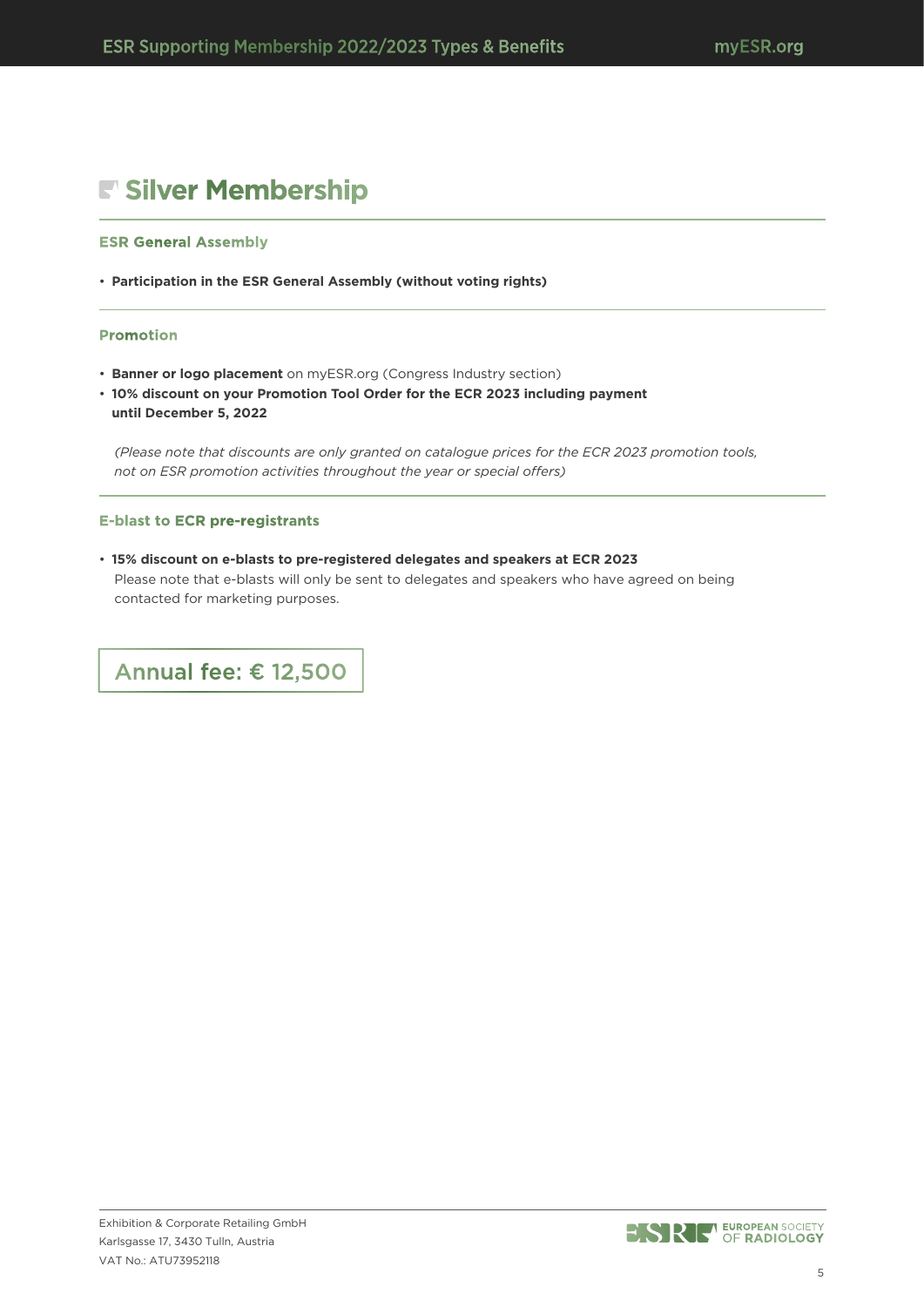| <b>Melling stille Defielits</b>                                                                                                                          | Piathium                          | שוטט                                  | <b>PHILC</b> |
|----------------------------------------------------------------------------------------------------------------------------------------------------------|-----------------------------------|---------------------------------------|--------------|
| Access to ECR Industry Plattform                                                                                                                         | ✓                                 |                                       | n/a          |
| Attendance at quarterly strategic planning meetings                                                                                                      | ✔                                 | n/a                                   | n/a          |
| Participation in the ESR General Assembly<br>(without voting rights)                                                                                     | ✓                                 | ✔                                     | ✔            |
| Reduced rental fee for exhibition space                                                                                                                  | ✔                                 | n/a                                   | n/a          |
| <b>Booth Location</b>                                                                                                                                    | Prime<br>(1 <sup>st</sup> choice) | Preferred<br>(2 <sup>nd</sup> choice) | n/a          |
| Option to book extraordinary onsite space                                                                                                                | $\checkmark$                      | n/a                                   | n/a          |
| 1 flying carpet advertisement on myESR.org<br>(Duration: 1 month) Available months: August 2022 - January 2023                                           | ✓                                 | n/a                                   | n/a          |
| 1 advert banner in ESR Mailing (April 2022 - December 2022)                                                                                              | n/a                               | ✓                                     | n/a          |
| Banner or logo placement on the ESR website                                                                                                              |                                   |                                       | ✔            |
| List of pre-registered delegates and speakers at ECR 2023*                                                                                               | ✓                                 | n/a                                   | n/a          |
| Discount on e-blast to ECR 2023 pre-registrants                                                                                                          | n/a                               | 50%                                   | 15%          |
| List of all active ESR members 2022*                                                                                                                     | $\checkmark$                      | n/a                                   | n/a          |
| Discount on your Promotion Tool Order including<br>payment until December 5, 2022                                                                        | 20%                               | 15%                                   | 10%          |
| After this deadline until ECR 2023 - discount on<br>your Promotion Tool Order (Discounts are only granted<br>on catalogue prices, not on special offers) | 10%                               | 10%                                   | n/a          |

Membership Benefits Platinum Gold Silver

\*Please note that only the addresses of ESR 2022 members and ECR 2023 delegates

and speakers who have agreed to share their data for marketing purposes will be provided.

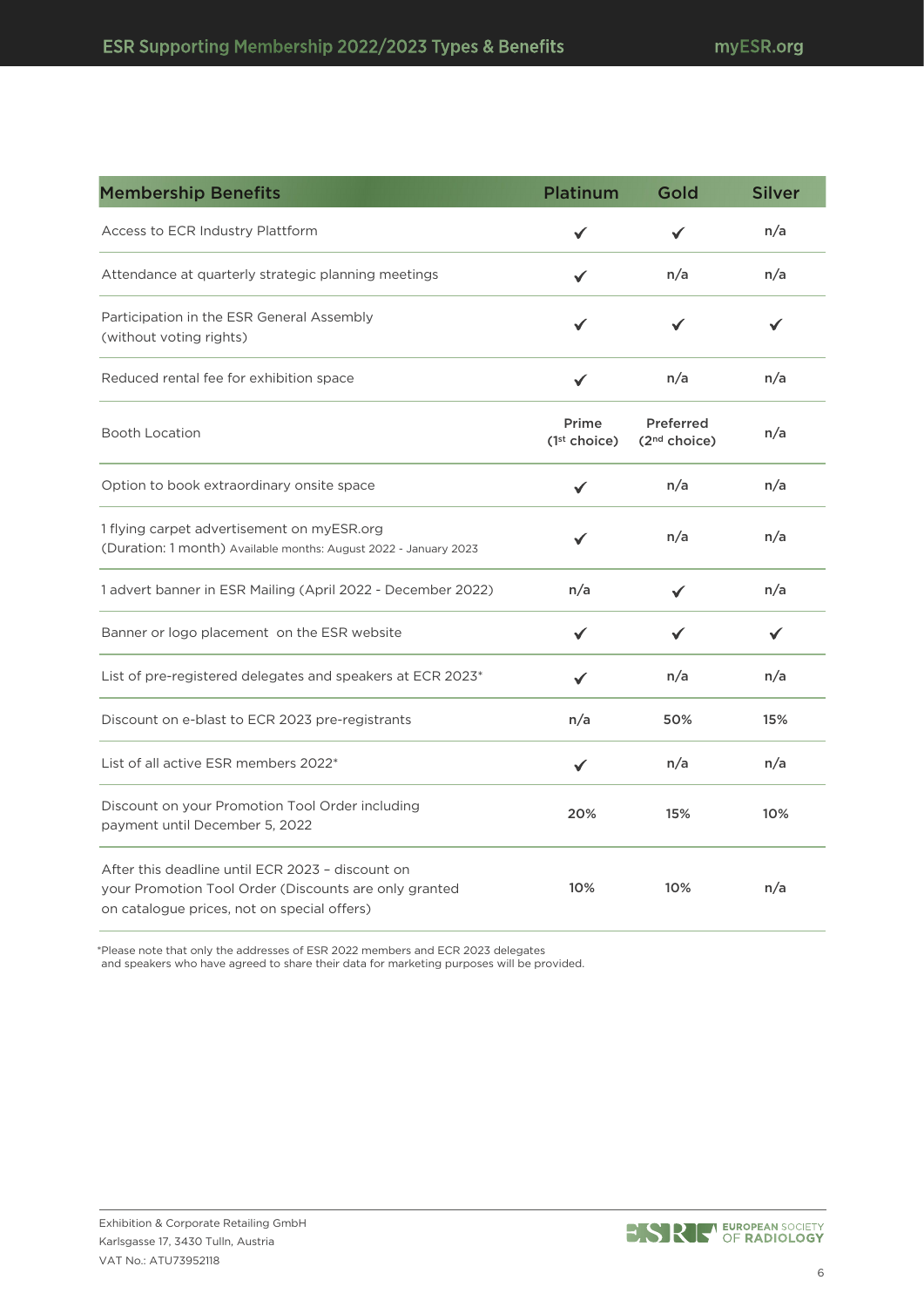# **ESR Supporting Membership Guidelines**

Please note that as of 2019 the ESR Supporting Membership will be handled through the Exhibition & Corporate Retailing GmbH (ExCR). Company details and account information can be found on page 9 (Payment).

- For all of the above rates, the agreement starts with payment of the appropriate Supporting Membership fee and ends on the last day of the ECR 2023.
- The enclosed GT&C of the ExCR form an integral part of the agreement.
- Payments must be made in Euro, incl. Austrian VAT at the currently applicable rate, free from other deductions.
- In order to benefit from the 'reduced Supporting Membership rental fees for exhibition space', payment must be made in full **by May 31, 2022.**
- ExCR's invoices must be paid within 14 days of the invoice date.
- Services and products are provided only upon receipt of full payment.

# **Advertisements**

- All advertisements must be submitted by the advertiser according to the specifications and by the submission date, as stipulated by the ESR office.
- If material is not submitted on time, the right to advertising space in that particular issue/period of time will be lost; an alternative will not be offered. All material submitted for electronic or print newsletters must be approved by the ESR office.
- All reasonable care is taken to avoid mistakes, but the publisher does not accept liability for any errors, omissions, or inaccurate copy instructions from third parties or subcontractors. The publisher does not accept liability for any other acts, circumstances or faults beyond its reasonable control.

### **Email or postal addresses of the pre-registered delegates and speakers of the congress as well as members**

- All addresses are provided upon request of the Supporting Member and for one-time use only and may only be used for the purpose of providing commercial and scientific information related to the field of radiology. Any repeated use of one, or more, of the addresses, will result in an extra charge amounting to the full purchase price of the address-package. For any additional use beyond this a fine of € 30,000 will be charged.
- Please note that you may choose to receive either postal addresses or E-mail addresses.
- Any resale, or dissemination, of the data to third parties is strictly forbidden. The ExCR is entitled to charge a penalty of € 30,000 for non-compliance.
- The ESR will not be held liable for any errors, inconsistencies or omissions in the address data provided.

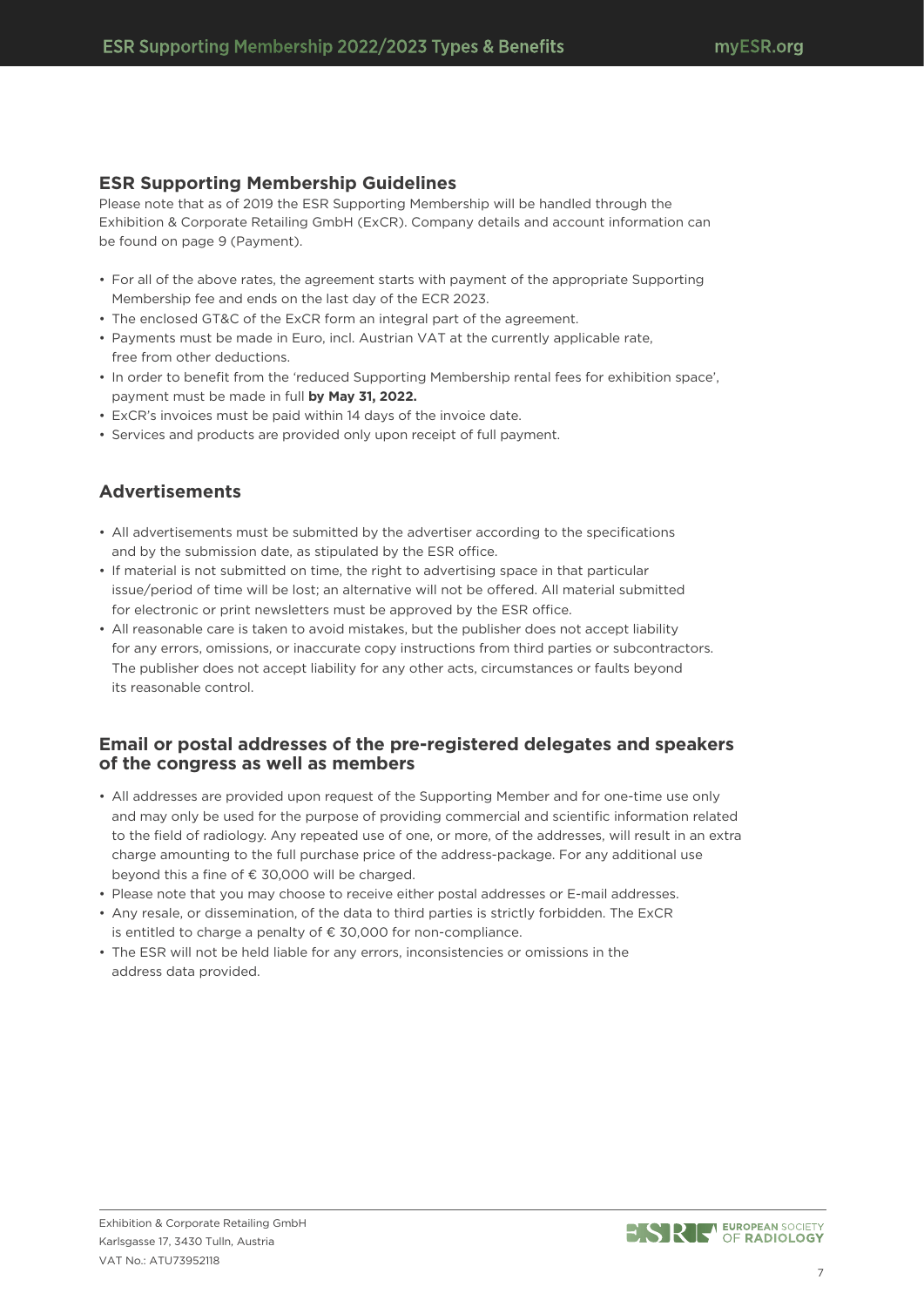### Your company

### Herewith we apply for

| <b>Platinum Membership</b> | Annual fee: $€ 63,000$ |  |
|----------------------------|------------------------|--|
| <b>Gold Membership</b>     | Annual fee: $€ 32,000$ |  |
| <b>Silver Membership</b>   | Annual fee: $€ 12,500$ |  |

# Please give a brief overview of your company's structure, size and purpose of business

**Please submit extract from commercial (or similar) register.**

Please supply your Company Logo in vector file format, as well as the official naming of your company, to be used in publications and listings together with the completed order form.

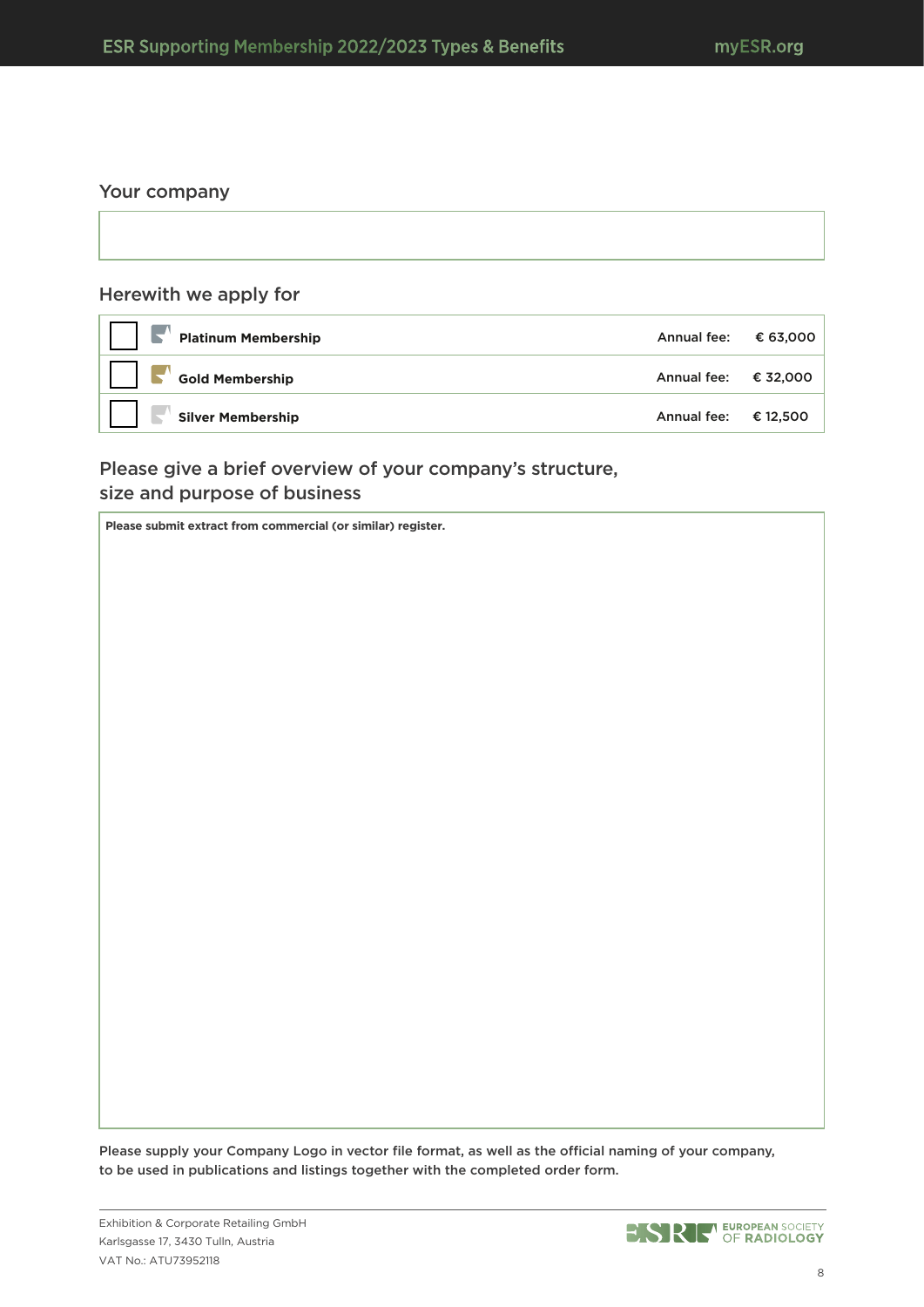# General Information

| Company        |      |        |         |
|----------------|------|--------|---------|
|                |      |        |         |
| Contact person |      |        |         |
|                |      |        |         |
| Address        |      |        |         |
|                |      |        |         |
| Postcode       | City |        | Country |
|                |      |        |         |
| Phone          |      | E-mail |         |

# Payment

Please be informed, that invoices for ESR Supporting Membership 2022/2023 will be issued by the Exhibition & Corporate Retailing GmbH (ExCR). Please find all company details as well as account information below.

|              | We will make the payment via<br>bank transfer after receiving the invoice. |
|--------------|----------------------------------------------------------------------------|
| <b>IBAN:</b> | AT45 2011 1839 9839 2700                                                   |
| BIC:         | <b>GIBAATWWXXX</b>                                                         |
| <b>Bank:</b> | Die Frste Bank                                                             |
|              |                                                                            |
|              |                                                                            |

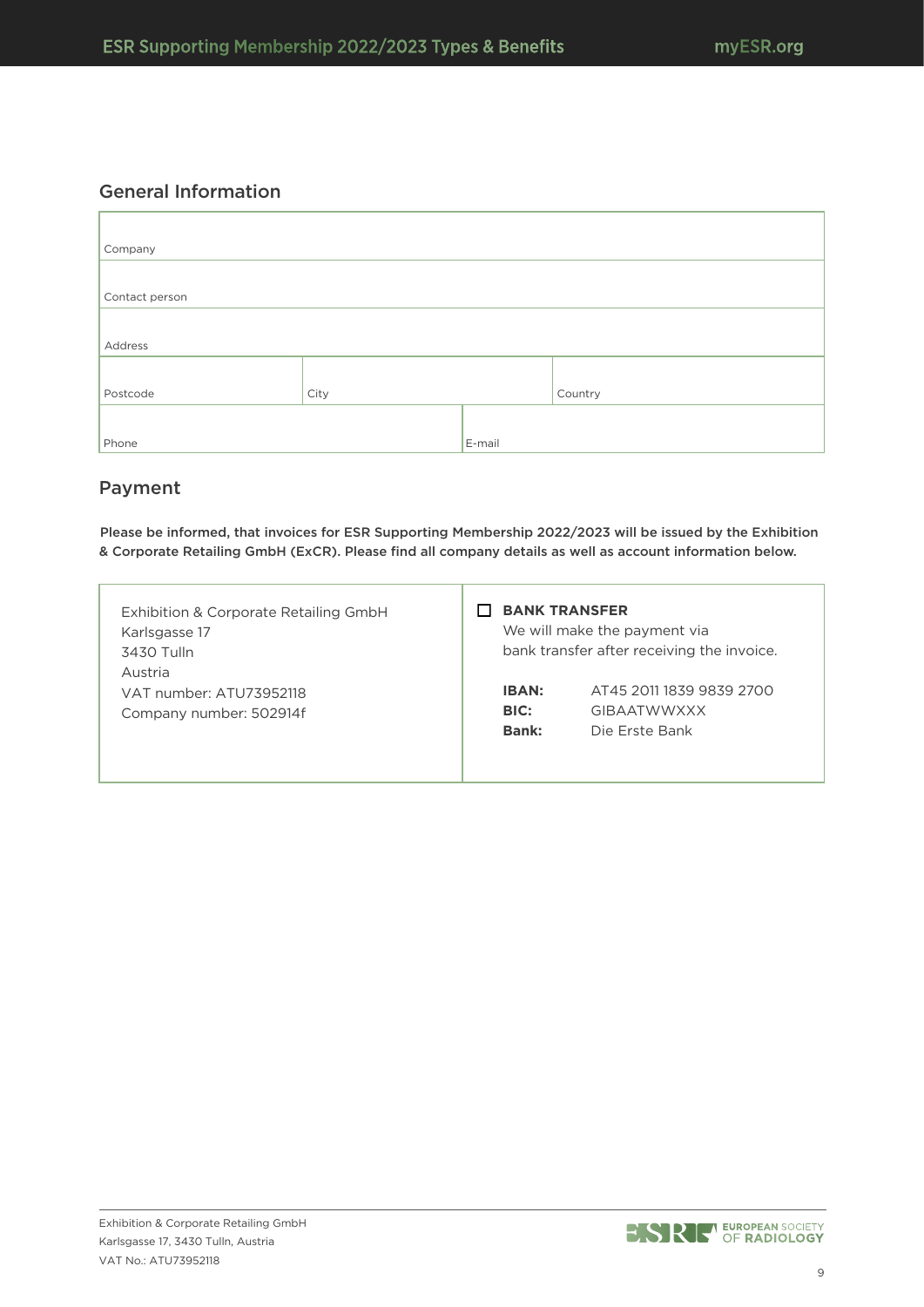# General Information

| Company                   |      |                          |         |
|---------------------------|------|--------------------------|---------|
|                           |      |                          |         |
| For the attention of      |      |                          |         |
|                           |      |                          |         |
| Address                   |      |                          |         |
|                           |      |                          |         |
| Postcode                  | City |                          | Country |
|                           |      |                          |         |
| VAT number (if available) |      | PO number (if necessary) |         |

Please note: if you do not have an EU-registered VAT-number, please supply us with a proof of Tax-registration (issued in 2022) together with the completed order form. Otherwise the ExCR will be entiteld to charge VAT (20%).

**With my signature I certify that I have understood and agree with the ESR Supporting Membership Guidelines (page 7) and the General Terms and Conditions of the Exhibition & Corporate Retailing GmbH (page 11).**

| Place, Date                                                | Name of the official representative |
|------------------------------------------------------------|-------------------------------------|
|                                                            |                                     |
|                                                            |                                     |
|                                                            |                                     |
|                                                            |                                     |
|                                                            |                                     |
|                                                            |                                     |
|                                                            |                                     |
| Company stamp and signature of the official representative |                                     |

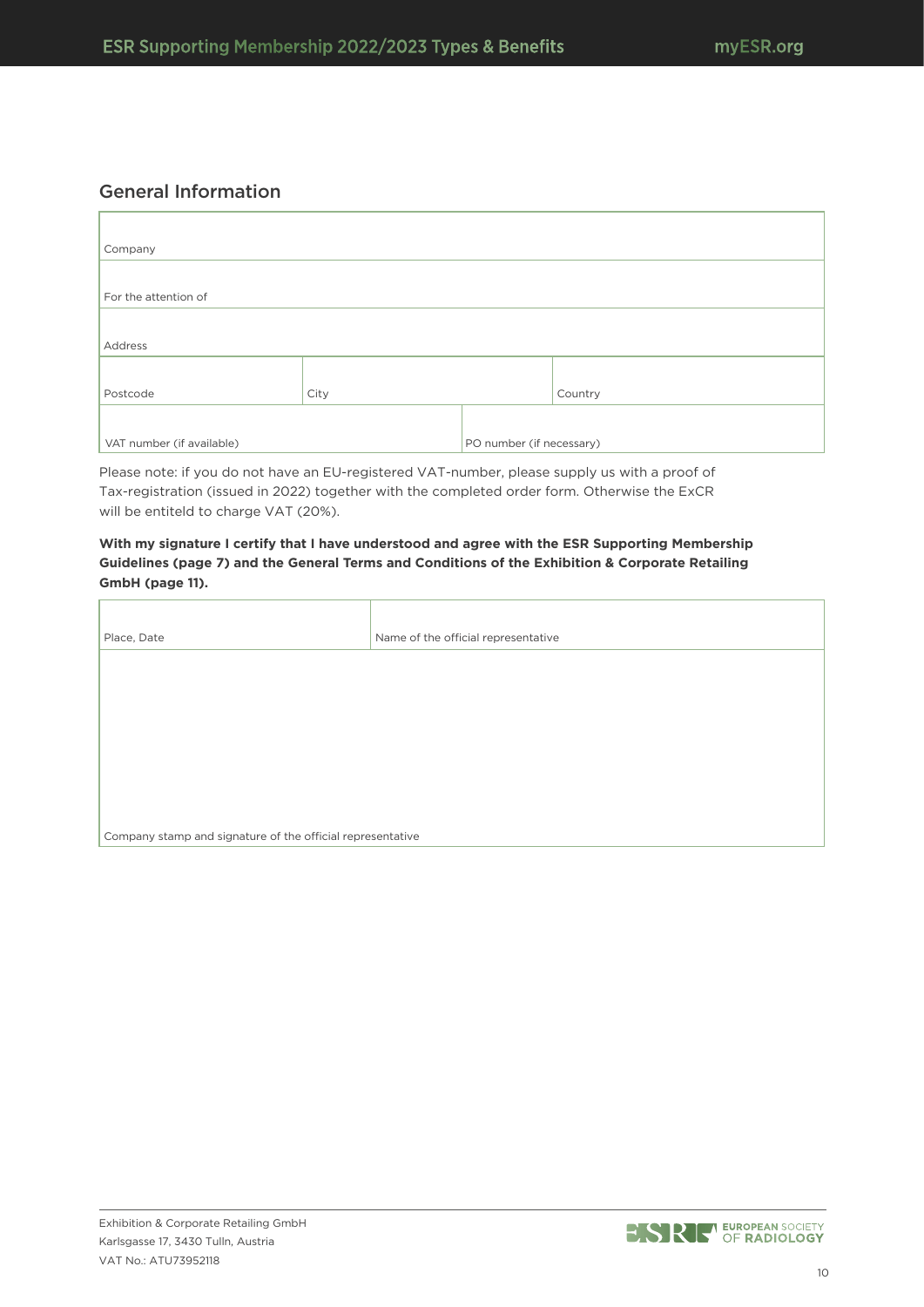### Allgemeine Geschäftsbedingungen (AGB) der Exhibition & Corporate **Retailing GmbH (ExCR)**

### **1. Geltung**

- 1.1 Die AGB regeln die allgemeinen Bedingungen, zu denen ExCR mit Kunden Verträge abschließt.
- 1.2 Die AGB gelten für alle, auch zukünftigen Geschäfte zwischen ExCR und dem Kunden.
- 1.3 Allgemeine Geschäftsbedingungen des Kunden werden ausdrücklich abgelehnt und sind auch keiner schlüssigen Annahme durch ExCR, etwa durch Erbringung der Leistung, zugänglich.

### **2. Vertragsabschluss**

- 2.1 Angebote von ExCR sind freibleibend und können bis zur Erteilung der Auftragsbestätigung durch ExCR von ExCR geändert werden.
- 2.2 Aufträge des Kunden haben schriftlich, per Fax oder per E-Mail zu erfolgen. Mündlich oder telefonisch erteilte Aufträge bedürfen einer entsprechenden Bestätigung durch den Kunden.
- 2.3 Aufträge des Kunden gelten erst mit Bestätigung durch ExCR als angenommen. Die Annahme kann ausschließlich schriftlich, durch Fax, E-Mail oder durch Erfüllung des Auftrages durch ExCR angenommen werden.

### **3. Zahlungen**

- 3.1 ExCR ist berechtigt, vom Kunden Vorauszahlung zu verlangen.
- 3.2 Rechnungen von ExCR sind binnen 14 Tagen ab Rechnungsdatum zur Zahlung fällig.
- 3.3 Im Falle des Verzugs schuldet der Kunde unternehmerische Verzugszinsen gemäß § 352 UGB, mindestens jedoch in der Höhe von 12% p.a.
- 3.4 Gerät der Kunde in Zahlungsverzug, ist ExCR berechtigt, entweder eine Nachfrist von 7 Tagen zu setzen und bei deren Verstreichen den Rücktritt vom Vertrag zu erklären oder unter Setzung einer Nachfrist von 7 Tagen den Rücktritt vom Vertrag zu erklären, der mit Verstreichen der Nachfrist wirksam wird.

### **4. Gewährleistung und Haftung**

- 4.1 ExCR erbringt seinen Leistungen mit der Sorgfalt eines ordentlichen Unternehmers.
- 4.2 Beauftragt der Kunde ExCR mit der Erbringung von Werbeleistungen, ist für den Inhalt der Werbung ausschließlich der Kunde verantwortlich. ExCR trifft keine Verpflichtung zur Überprüfung der vom Kunden bereitgestellten Werbeinhalte. Im Falle der Inanspruchnahme von ExCR wegen rechtswidriger Werbeinhalte des Kunden hat der Kunde ExCR schadund klaglos zu halten.
- 4.3 Mängel in der Leistung von ExCR sind binnen 14 Tagen ab deren Erkennbarkeit schriftlich, per Telefax oder E-Mail unter Angabe des Mangels gegenüber ExCR anzuzeigen, widrigenfalls der Kunde Ansprüche auf Gewährleistung und Schadenersatz sowie aus einem Irrtum über die Mangelfreiheit der Leistung nicht mehr geltend machen kann.
- 4.4 Ansprüche des Kunden aus einer Mangelhaftigkeit der Leistung von ExCR verjähren nach 6 Monaten. Die Beweislast der Mangelhaftigkeit einer Leistung von ExCR trifft uneingeschränkt den Kunden.
- 4.5 Die Haftung von ExCR für leicht fahrlässig herbeigeführte Schäden ist ausgeschlossen.

### **General Terms and Conditions** (GTC) of Exhibition & Corporate **Retailing GmbH (ExCR)**

### **1. Coverage**

- 1.1 The GTC regulate the general terms and conditions under which ExCR enters into contracts with customers.
- 1.2 The GTC shall cover all, including future contracts between ExCR and customer.
- 1.3 Customer's general terms and conditions are rejected explicitly and shall not be subject to conclusive acceptance by ExCR, including but not limited to acceptance by performance of services.

### **2. Conclusion of contract**

- 2.1 Offers by ExCR are not binding and are subject to amendment and alterations by ExCR until an acceptance of order is issued by ExCR.
- 2.2 Orders of customers have to be issued in writing, by fax or by e-mail. Oral orders or orders made on the telephone require a respective confirmation by customer.
- 2.3 Customer's orders are subject to confirmation of acceptance by ExCR. Such acceptance can be issued in writing, by fax or by ExCR's e-mail or by actual performance of customer's order.

### **3. Payments**

- 3.1 ExCR is entitled to request advance payment from customers.
- 3.2 ExCR's invoices shall become due for payment within 14 days after the date of invoice.
- 3.3 In case of delayed payment, customer shall be subject to default interest applicable between business undertakings according to Section 352 of the Austrian Commercial Code (Unternehmensgesetzbuch; UGB), at least, however, in the amount of 12% per annum.
- 3.4 In case of customer's delay with payment, ExCR is entitled either to set a grace period of 7 days and to declare withdrawal from contract in case no payment has been effected until then or to declare cancellation of contract by setting a grace period of 7 days in which case the contract shall be rescinded in case no payment has been effected by then.

### **4. Warranty and Liability**

- 4.1 ExCR shall render its services with the care of a diligent businessman.
- 4.2 In case of ExCR rendering advertising services, customer shall be responsible for the content of the advertising. ExCR is under no obligation to examine advertising content provided by customer. In case of ExCR being held liable due to unlawful content of customer's advertising, customer shall indemnify ExCR.
- 4.3 Defaults in the services of ExCR are to be notified to ExCR within 14 days after recognisability of the default in writing, by fax describing the default, otherwise the customer shall not be entitled to make any claims under warranty, liability or some misapprehension with regard to the services being free from default.
- 4.4 Any claims resulting from the default of services rendered by ExCR shall become time-barred after a period of 6 months. The default of any services rendered by ExCR always has to be proven by the customer.
- 4.5 ExCR shall not be liable for any damages caused by negligence.